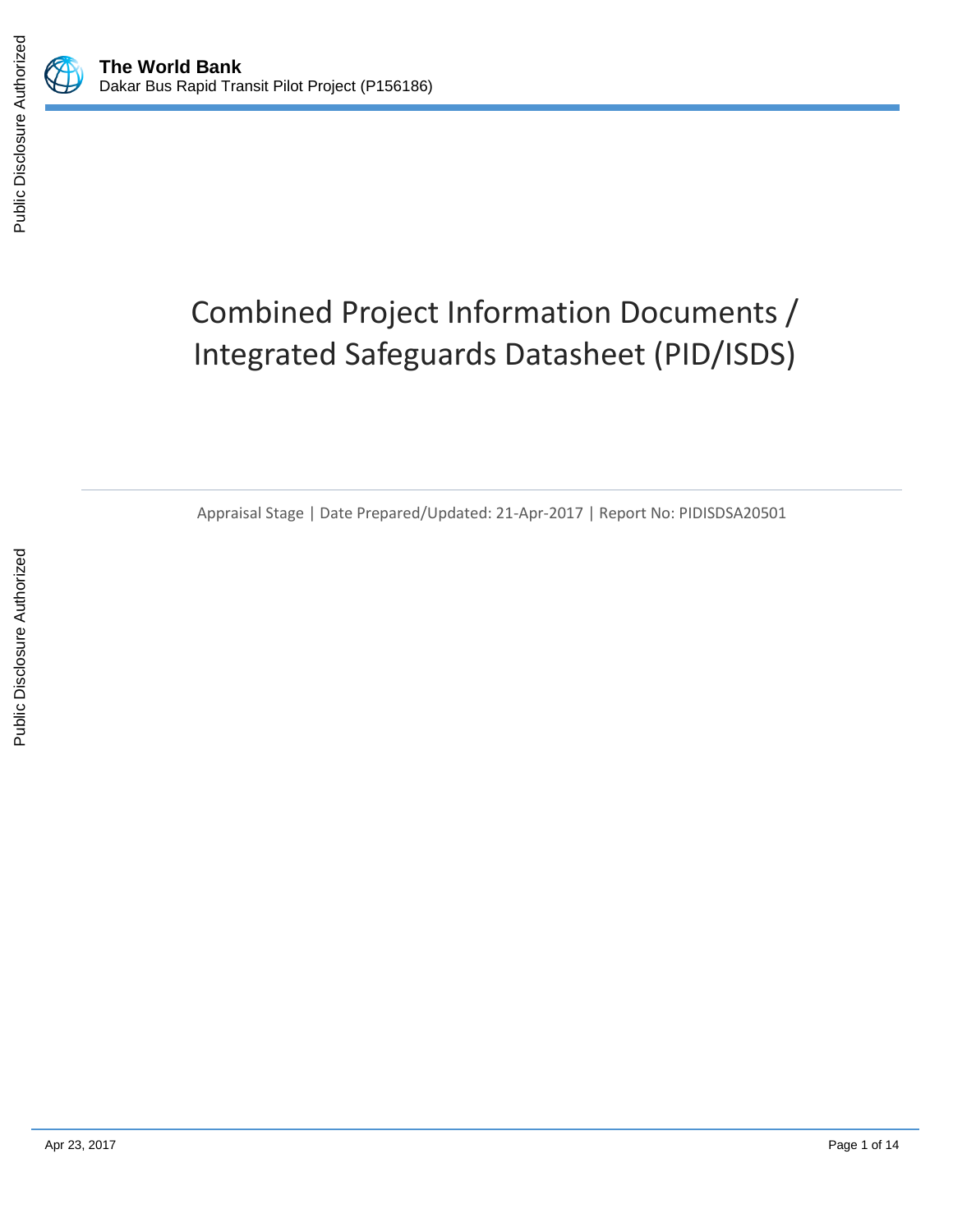

# **BASIC INFORMATION**

#### **A. Basic Project Data**

| Country<br>Senegal                                        | Project ID<br>P156186                                   | Project Name<br>Dakar Bus Rapid Transit Pilot<br>Project | Parent Project ID (if any)              |
|-----------------------------------------------------------|---------------------------------------------------------|----------------------------------------------------------|-----------------------------------------|
| Region<br><b>AFRICA</b>                                   | <b>Estimated Appraisal Date</b><br>27-Mar-2017          | <b>Estimated Board Date</b><br>25-May-2017               | Practice Area (Lead)<br>Transport & ICT |
| Lending Instrument<br><b>Investment Project Financing</b> | Borrower(s)<br>Ministry of Economy, Finance<br>and Plan | <b>Implementing Agency</b><br><b>CETUD</b>               |                                         |

#### **Financing (in USD Million)**

| <b>Financing Source</b><br>Amount                        |  |
|----------------------------------------------------------|--|
| 10.80<br><b>Borrower</b>                                 |  |
| EC: European Investment Bank<br>31.50                    |  |
| <b>Green Climate Fund</b><br>30.00                       |  |
| International Development Association (IDA)<br>300.00    |  |
| <b>IDA Grant</b><br>0.00                                 |  |
| Foreign Private Commercial Sources (identified)<br>54.00 |  |
| <b>Total Project Cost</b><br>426.30                      |  |

Environmental Assessment Category

# A - Full Assessment

#### Decision

#### The review did authorize the preparation to continue

Other Decision (as needed)

#### Type here to enter text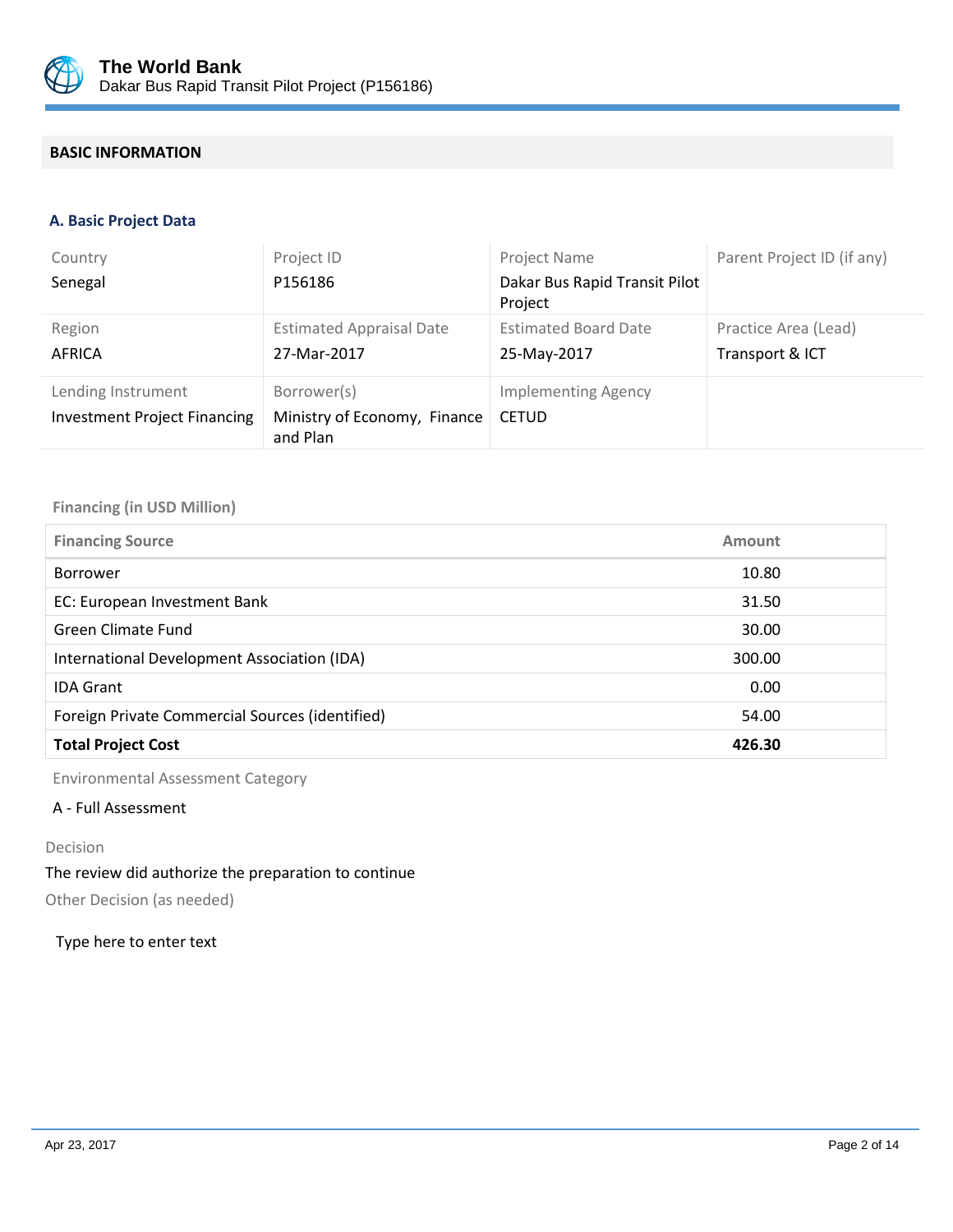

# **B. Introduction and Context**

Country Context

1. Senegal is a medium sized (197 thousand square km) Sub Saharan Africa (SSA) country with a rapidly growing (+3.1 percent per annum) young population (50 percent of the population below 18) of about 15.1 million inhabitants in 2015<sup>1</sup>. Senegal is experiencing rapid growth in its urban population (+3,9 percent per annum) giving it an urbanization rate of about 45 percent of which about half live in Greater Dakar Area (GDA). If current demographic trends persist, it is projected that about 60 percent of the population will live in urban areas by 2025.

2. Senegal's 2015 per capita GDP using the Atlas method was US\$980. Its poverty rate was about 46.7 percent in 2011 and 45.6 percent in 2014 and it ranked 163 out of 187 in the UN HDI (2014 report). Over the last five years, the country's average real GDP growth rate was around 4.1 percent and the GDP growth rate for 2015 was 6.5 percent. The improved GDP growth rate performance starting from 2014, is linked to strengthening domestic demand, boosted by public investment in infrastructure. However, the Senegal's economy remains vulnerable to exogenous and endogenous shocks such as a deterioration in the terms of trade, poor rainfall, and fall in remittances, tourist arrivals, aid flows and spikes in food and oil prices.

3. To accelerate poverty reduction and boost shared prosperity, the Government of Senegal (GoS) has prepared the "Plan Emergent 2035 – PSE" which it has started to implement with the "*Plan d'Action Prioritaires* (PAP) 2014-2018" that operationalizes the PSE for the first 4 years. Under the PSE (which replaces the "*Stratégie Nationale de Développement Economique et Social* 2013-2017"), the GoS has developed a highly ambitious long term development program. The PSE intends to put Senegal on an accelerated stable GDP growth path of about 7 percent per year starting from 2017 for about 10 years to substantially develop the economy and reduce poverty so that Senegal can become an emerging economy by 2035. One of the key focuses of the PSE is to invest heavily in infrastructure to support private sector development. The PAP 2014-2018 puts a specific emphasis on a mass transit system project in Dakar via a Public-Private Partnership (PPP) mechanism. The proposed BRT pilot project is labelled "PSE" by the GoS.

Sectoral and Institutional Context

4. The transport sector plays a strategic role in the economy of Senegal, and currently accounts for approximately 4.1 percent of GDP (2015). Urban mobility in Senegal, and in particular in Greater Dakar Area (GDA), is a growing challenge for the GoS and local authorities. The peculiar geographic configuration of the GDA, in the form of a peninsula and dispersed bipolar urbanization spatial distribution (administrative and commercial activities in the center and housing in the periphery), have put an increasing strain on the provision of urban transport infrastructure and services provision. As a result, the GDA has experienced since the early 1990's a steady decline in travel speeds and service levels due to a combination of high urban population growth (about 3.9 percent per annum), increased rates of motorization, inadequate road maintenance, poor traffic management methods, unbalanced spatial distribution of roads between districts, aging public transport (PT)

 $\overline{\phantom{a}}$ 

<sup>1</sup> World Bank Open Data database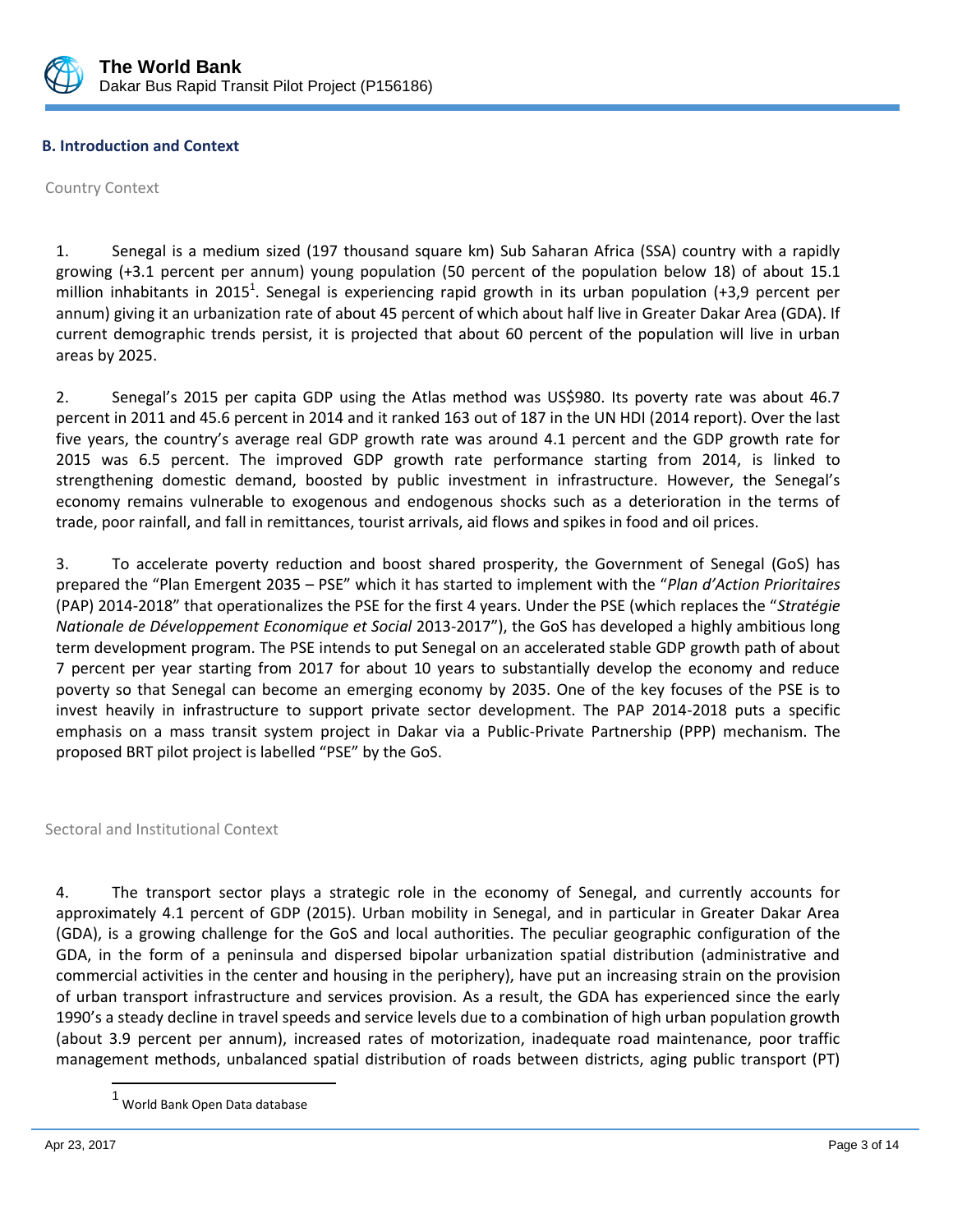

vehicles, and inadequate regulation of urban transport services. It is estimated that more than US\$18 million (2 percent of 1998 GDA GDP) were lost in the GDA due to negative externalities of urban transport, despite significant efforts in improving the road network condition, construction of new urban/peri-urban roads like the Dakar –Diamniadio – new international airport toll road, fleet renewal and reorganization of the urban transport system, current trends in car ownership and traffic growth indicate that adverse impacts are still an issue for the transport sector.

5. The population of the GDA now accounts about 3.4 million inhabitants, which is nearly one quarter of the total population of Senegal, or about half of its urban population. GDA encompasses most of the administrative, political, economic and cultural functions of the country and its contribution to the national GDP is estimated to 60 percent. According to the most recent projections, the population of the GDA will grow to about 5 million inhabitants by 2030, with most of the growth occurring in the outer suburbs. Dakar is one the few major cities in SSA, which has all transport modes. The railway between Dakar and Rufisque is operated by the "Petit Train de Banlieue" (1 percent of PT ridership). The State Owned Bus Company DDD (Dakar Demm Dikk) is operating 23 routes and accounts for 6 percent of daily PT trips. AFTU, an association of independent operators organized within 14 cooperatives (Groupement d'Interet Economique -GIE), is operating 56 routes licensed by CETUD, and accounts for 35 percent of daily trips. AFTU's operators have formal routes, bus stops and proper ticketing and the drivers are formally registered. 24 percent are covered by the informal public transport mode "*Cars rapides*" and "*Ndiaga Ndiaye*" operated by independent free-lance operators. Like most of informal public transport in SSA, their level of service is poor. The demand for PT services is very high in Dakar and there are not enough PT services providers to meet this demand, hence an important fleet of formal and clandestine 5 seats taxis (said also collective taxis – 22.5 percent). 1.5 percent are covered by clandestine buses, school and company buses, and boats while the remaining 10 percent are covered by several PT modes.

6. The professionalization of the informal public transport sector in Dakar has started in 2002 and it is still growing. The process was initiated in 1992 through a very large consultative and participatory process supported then by the Sub-Saharan Africa Transport Policy Program the Bank Urban Transport and Capacity Building (Technical Assistance – TA) Project (1997-2001). The informal private operators are gradually moved to the "formal" private sector through AFTU thanks to the ongoing scrapping mechanism initially put in place in 2003 under a World Bank funded project P055472 (2000-2008). The resources provided by the WB were converted in a revolving fund that could help leverage other funds. As a result, the majority of PT services are now provided by AFTU's operators, whereas informal operators "Cars Rapides" and "Ndiaga Ndiaye" are gradually phased out. With currently 900 vehicles remaining, the latter should be completely phased out by 2019 (300 per year).

7. Dakar experiences around 7.2 million daily trips in 2015 with an estimate number of 2.1 million motorized daily trips. Despite a low quality of service, public transport accounts for about 80 percent of all motorized daily trips (1.7M) highlighting the importance of this mode of transport for the rapidly growing population of the GDA. It is expected that motorized trips will at least double over the next 20 years rising to about 5.6 million daily trips. This means that in the absence of a well-coordinated, planned and funded response by all concerned public-private stakeholders, urban mobility in the GDA could substantially worsen. Furthermore, most of land development in the GDA continues to occur on the city outskirts. This sprawl pattern of urban development combined with increased motorization can only exacerbate urban mobility if not addressed.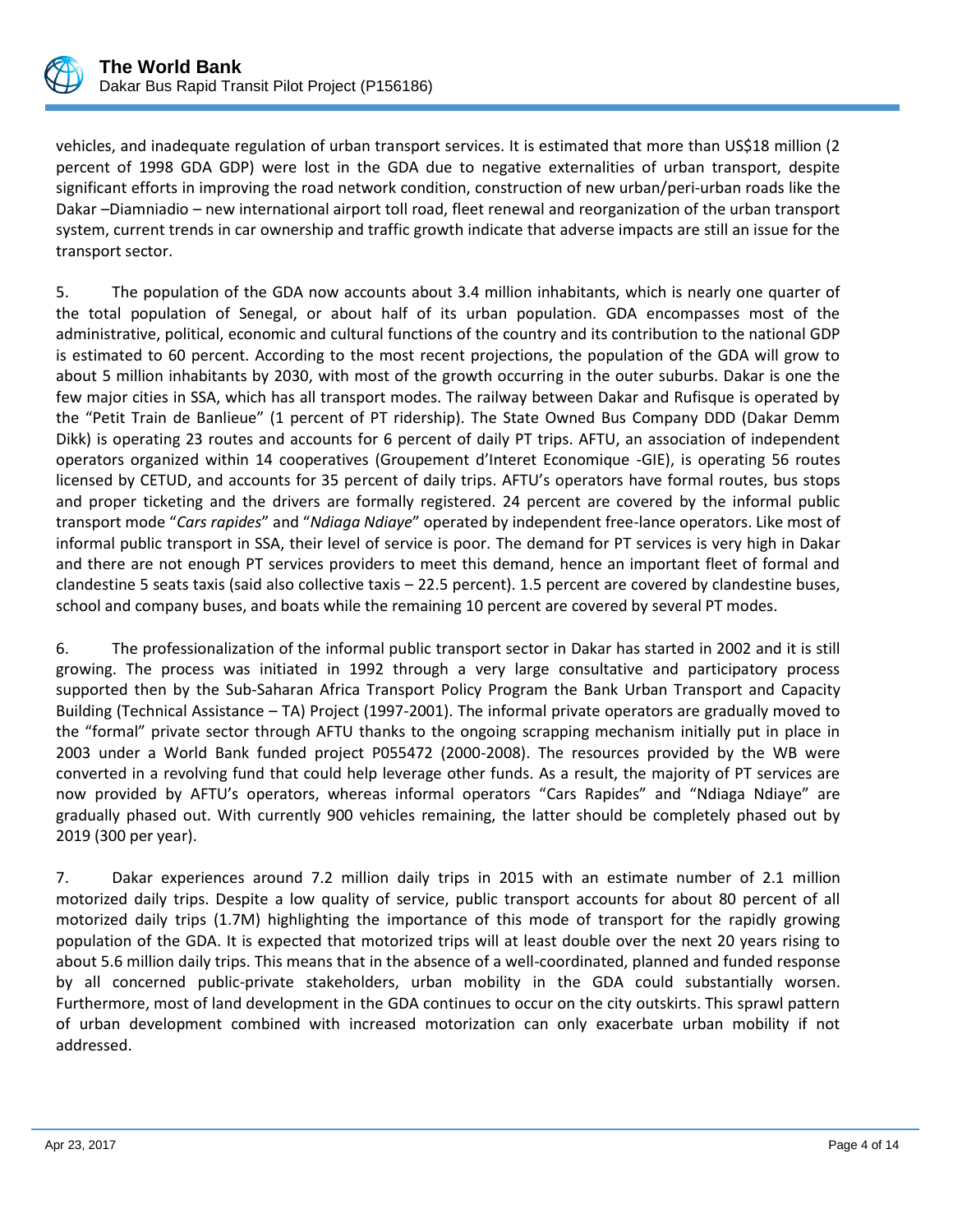

8. The GoS has recognized that improving urban mobility in the GDA is of crucial importance for the development of the Senegalese economy, and it has adopted a comprehensive 5-year plan (2015-2020) Letter of Urban Transport Sub-Sector Policy (*Lettre de Politique des Déplacements Urbains à Dakar -*LPDUD-) to address some of the challenges that the sector faces and to limit the increase of private modes of motorized transport. The LPDUD is a sustainable mobility strategy for Dakar metropolitan area addressing issues related to integrated planning, institutional strengthening, non-motorized modes, parking and traffic management, sustainable financing schemes, and developing an integrated public transport network. The LPDUD also highlights the need to develop an efficient mass transport system, offering a high level of speed, comfort, and safety. The choice of the GoS consisted in the establishment of a modern bus transport system with high level of service (BRT) to the north of the city and the development of a railway express line (TER) to the west of the city.

# **C. Proposed Development Objective(s)**

# Development Objective(s) (From PAD)

The Project Development Objective is to enhance urban mobility between Dakar and Guédiawaye through the development of a BRT corridor.

#### Key Results

- 9. The achievement of the PDO will be monitored through the following proposed key results indicators:
- (a) Average daily passenger ridership in the BRT buses per weekday
- (b) Average rush hour in-vehicle travel time by public transport from Guediawaye to Place Cabral (Dakar)
- (c) Percentage of population of Greater Dakar Area residents with access to the city center (Medina) within 60 minutes commuting period using the BRT
- (d) Number of kilometers serviced by the BRT buses per weekday
- (e) Satisfaction rating by public transport users of the BRT out of which women

# **D. Project Description**

10. The core of the Bank-financed project is the construction of a 18.3km fully segregated BRT line connecting Cabral square in Dakar plateau (town center) to Guédiawaye area (northern suburbs), including 3 major passenger terminals, 20 additional stations, provision of safe, convenient, secure access and crossings for pedestrian and provision of buses fleet and a significant ITS to assist in managing and operating services and to collect fares (Component 1). The project also includes restructuring of public transport network, provision of urban furniture along feeder routes, road works on vicinal roads along the corridor and various technical assistances and supports with a strong emphasize on accessibility and non-motorized modes (Component 2). Capacity building and project outcome monitoring make Component 3. Component 4 is dedicated to road safety activities where communication and training sessions play a key role. Details are presented in annex 1.

# **Component 1: BRT infrastructure, fleet and systems (estimated cost: US\$379.5 million out of which US\$54 million financed by the private sector under a PPP and US\$8.5 million financed by the GoS)**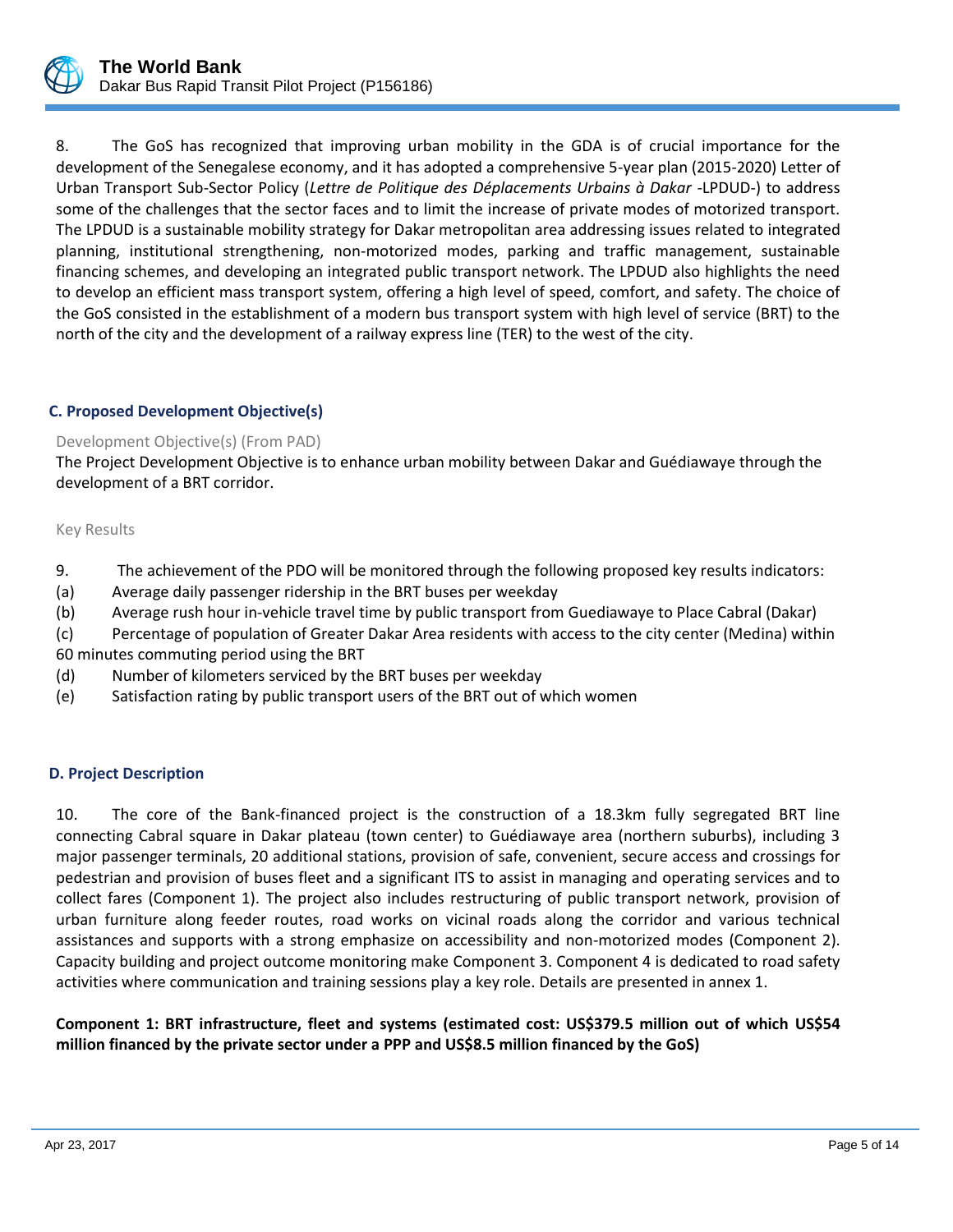

11. This component will finance goods, works and services for detailed design, construction, and supervision of BRT core infrastructure including the road infrastructure and its drainage system, landscaping, depot, terminals, stations, intersections, corridor traffic management systems, pedestrian crosswalks, sidewalks and some bike lanes along the corridor. Clearance of the right of way will be financed by GoS through an approved resettlement plan.

12. This component will also finance the provision of ITS (including a mirror system) and fare collection systems which will enable a centralized control of bus operations and fare management.

13. Articulated buses (capacity of 150 passengers each) will be financed under this component by the private operator, recruited through a PPP procedure, who will be responsible for bus operations.

# **Component 2: Public Transport network restructuring and road works (estimated cost: US\$25 million)**

14. This component will finance goods, works and services for road works along feeder routes, road works on vicinal roads to support diverted traffic due to suppressing of left turn movement as well as reduction of right of way, and provision of urban furniture for public transport along feeder routes.

15. It will also finance communication campaigns and technical assistances including but not limited to restructuring of the public transport network, fares integration system, parking management plan, integration of the BRT in the urban environment, in order to make the BRT fully functional. Additional technical assistances targeting the whole transport system in GDA are also essential and will be financed. These technical assistances include the reforming of licenses issuance procedure for taxis and public transport, the professionalization of urban transport operators, the improvement of the vehicle control system.

#### **Component 3: Capacity building and project management (estimated cost: US\$10 million)**

16. This component will finance provision of technical assistance, operational costs, and capacity building in project implementation as well as in sustainable monitoring and supervising of BRT operations (including a mirror system), fiduciary and safeguard activities, monitoring and evaluation, and financial audits.

#### **Component 4: Road safety (estimated cost: US\$2 million)**

17. This component will finance provision of road safety technical assistances, education and sensitization campaigns of local communities to the BRT operations, training and equipment. One technical assistance and provision of equipment will focus particularly on development of a road accident mapping system along the BRT corridor.

Component Name: BRT infrastructure, fleet, and systems

Comments (optional)

Component Name: Public Transport network restructuring and road works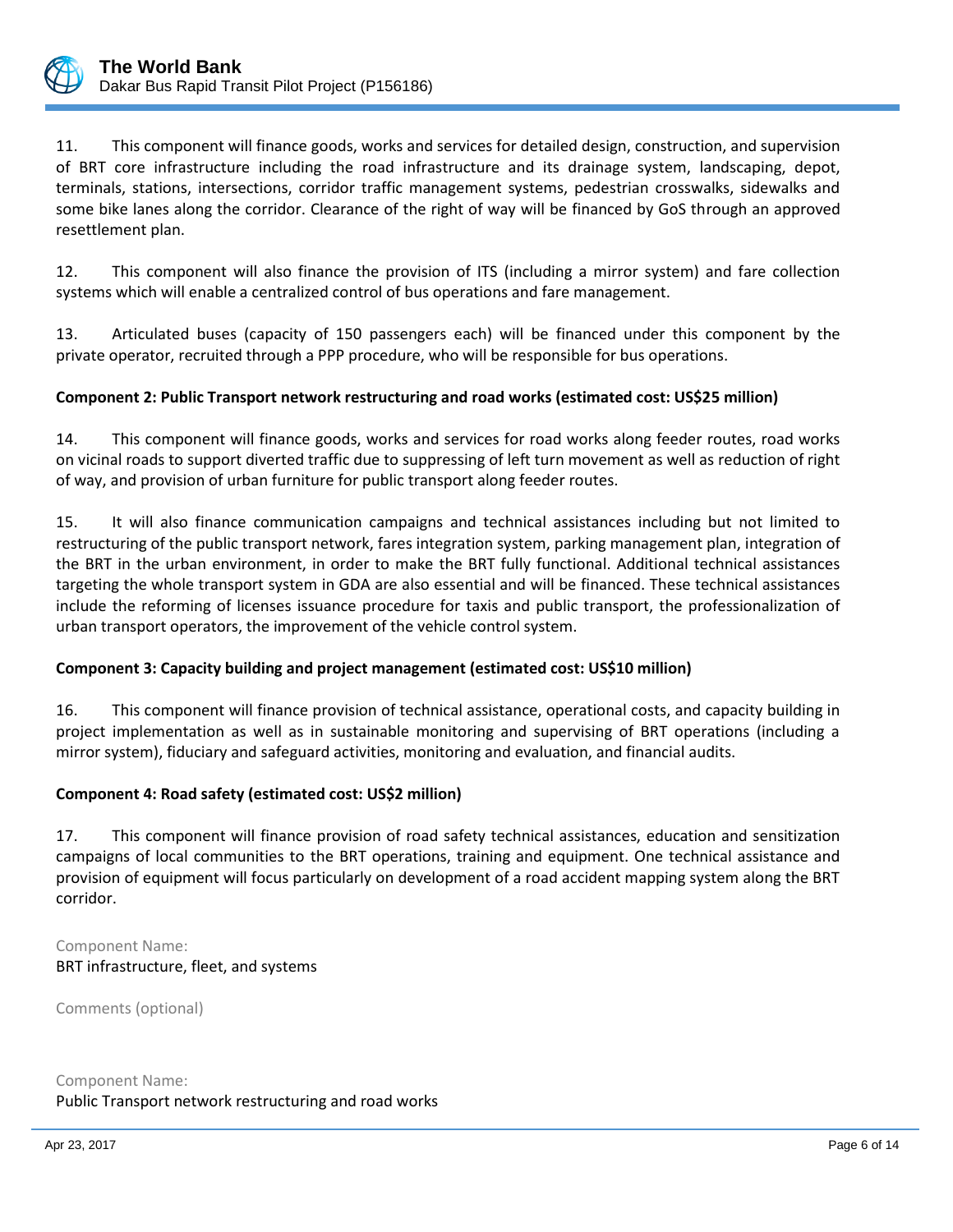

Comments (optional)

Component Name: Capacity building and project management

Comments (optional)

Component Name: Road Safety

Comments (optional)

# **E. Project location and Salient physical characteristics relevant to the safeguard analysis (if known)**

The BRT corridor concerns 2 administrative divisions (Guédiawaye and Dakar), 14 municipalities, and 2 city councils located in the Dakar metropolitan area. There are 958,229 inhabitants in these municipalities, i.e. 32.42% of the population of the Dakar region. In the region of Guédiawaye there are various low-lying areas that can be flooded in the rainy season.

# **F. Environmental and Social Safeguards Specialists on the Team**

Dahlia Lotayef,Medou Lo,Peter F. B. A. Lafere

#### **IMPLEMENTATION**

CETUD will be the main implementing agency and will have fiduciary, technical, and safeguards responsibilities of all project related activities. CETUD is a public entity whose main responsibility by law is to organize, monitor, and develop urban mobility in the GDA. Its organizational structures include the president's office (chair of the board) and the permanent secretary led by the director general who supervises a team of experts.

#### **SAFEGUARD POLICIES THAT MIGHT APPLY**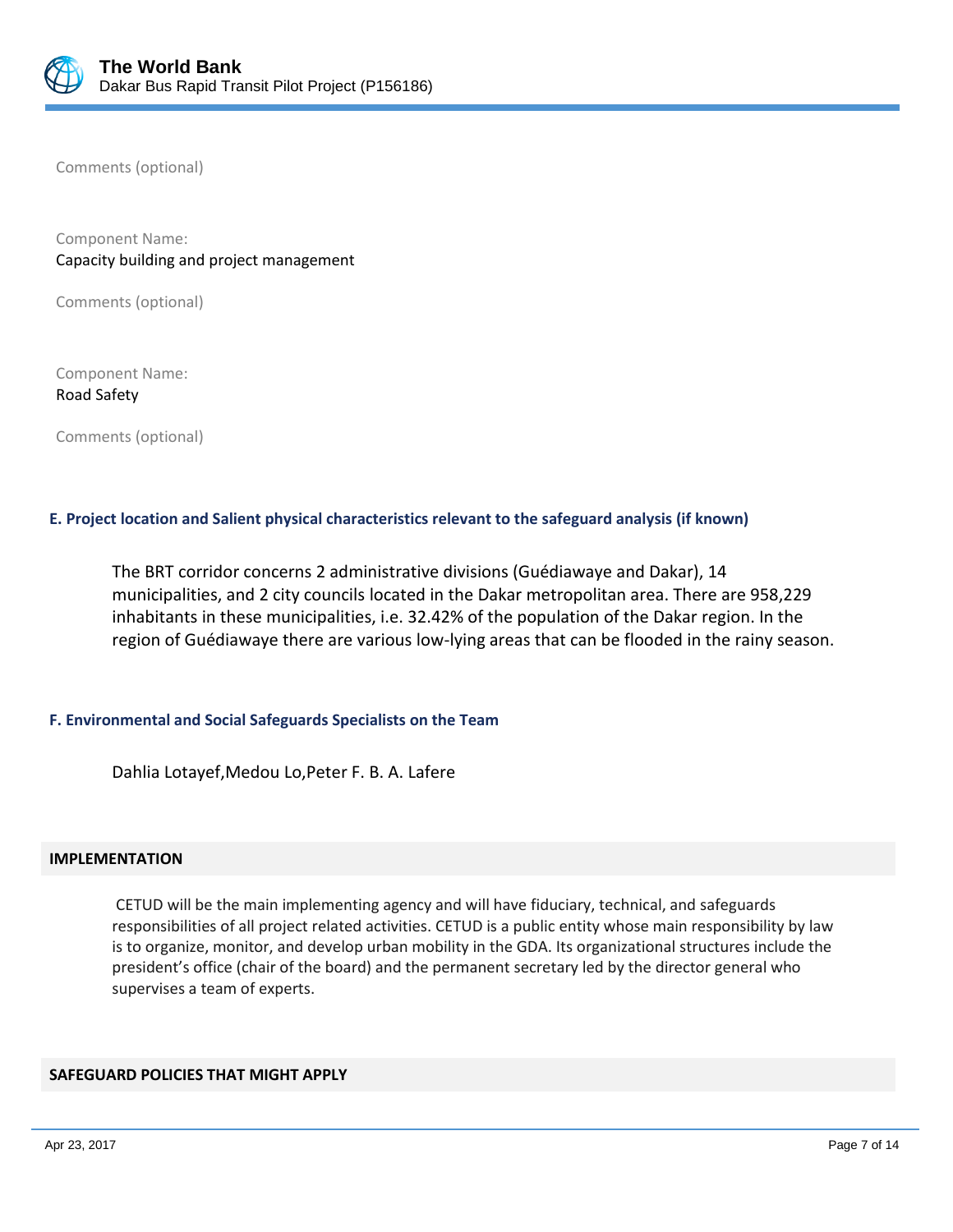

| <b>Safeguard Policies</b>              | Triggered? | <b>Explanation (Optional)</b>                                                                                                                                                                                                                                                                                                                                                                                                                                                                                                                                                                                                                                                                                                                                                                                                                                                                                                                                                                                                                                                                                               |
|----------------------------------------|------------|-----------------------------------------------------------------------------------------------------------------------------------------------------------------------------------------------------------------------------------------------------------------------------------------------------------------------------------------------------------------------------------------------------------------------------------------------------------------------------------------------------------------------------------------------------------------------------------------------------------------------------------------------------------------------------------------------------------------------------------------------------------------------------------------------------------------------------------------------------------------------------------------------------------------------------------------------------------------------------------------------------------------------------------------------------------------------------------------------------------------------------|
| Environmental Assessment OP/BP 4.01    | Yes        | The project is classified Category A in view of the high<br>social risks associated with its implementation and<br>the fact that only the nature but not the exact size or<br>location of the infrastructures have yet been defined.<br>OP 4.01 is triggered due to the impacts of the<br>construction and operation of the BRT system and its<br>associated infrastructures. On the environmental<br>side, the envisaged right-of-way of the majority of the<br>proposed transport lane is an existing corridor which<br>hosts no biophysical resources but temporary or<br>permanent socioeconomic infrastructures. An<br>environmental and social management framework<br>(ESMF), for the unknown locations and an<br>environmental and social impact assessment (ESIA)<br>for the 18.3km long section of the corridor reserved<br>for the BRT system have been prepared, consulted<br>upon and disclosed in-country on January 22, 2017<br>and at the Bank's Info-shop on January 23, 2017. The<br>ESIA makes special reference to the use of the<br>Environmental and Health Safety (EHS) guidelines to<br>be applied. |
| Natural Habitats OP/BP 4.04            | No         | The project intervention area doesn't host any natural<br>habitat or known critical natural habitat.                                                                                                                                                                                                                                                                                                                                                                                                                                                                                                                                                                                                                                                                                                                                                                                                                                                                                                                                                                                                                        |
| Forests OP/BP 4.36                     | No         | The project will not finance activity in forest<br>degradation, forestry of forest products<br>commercialization.                                                                                                                                                                                                                                                                                                                                                                                                                                                                                                                                                                                                                                                                                                                                                                                                                                                                                                                                                                                                           |
| Pest Management OP 4.09                | No         | The project will not finance acquisition, transport,<br>storage and utilization of hazardous chemical,<br>pesticides, fertilizers or any similar products.                                                                                                                                                                                                                                                                                                                                                                                                                                                                                                                                                                                                                                                                                                                                                                                                                                                                                                                                                                  |
| Physical Cultural Resources OP/BP 4.11 | Yes        | Civil works may uncover and destroy archeological<br>artifacts if appropriate measures are not put in place<br>during implementation. The ESMF and the ESIA<br>provide a comprehensive "chance find procedure" to<br>include in enterprise contracts for a proper handling<br>of such issue if case arises.                                                                                                                                                                                                                                                                                                                                                                                                                                                                                                                                                                                                                                                                                                                                                                                                                 |
| Indigenous Peoples OP/BP 4.10          | No         | There are no indigenous people in the project<br>intervention area.                                                                                                                                                                                                                                                                                                                                                                                                                                                                                                                                                                                                                                                                                                                                                                                                                                                                                                                                                                                                                                                         |
| Involuntary Resettlement OP/BP 4.12    | Yes        | The construction of (a) a 18.3 km fully segregated BRT<br>line from Cabral Square in Dakar Plateau (town<br>center) to the Guediawaye area; (b) construction of<br>two major passenger terminals (Guediawaye with a<br>bus terminal, taxis and park-and-ride facility and<br>Grand Medine close to the Airport road with taxis and                                                                                                                                                                                                                                                                                                                                                                                                                                                                                                                                                                                                                                                                                                                                                                                          |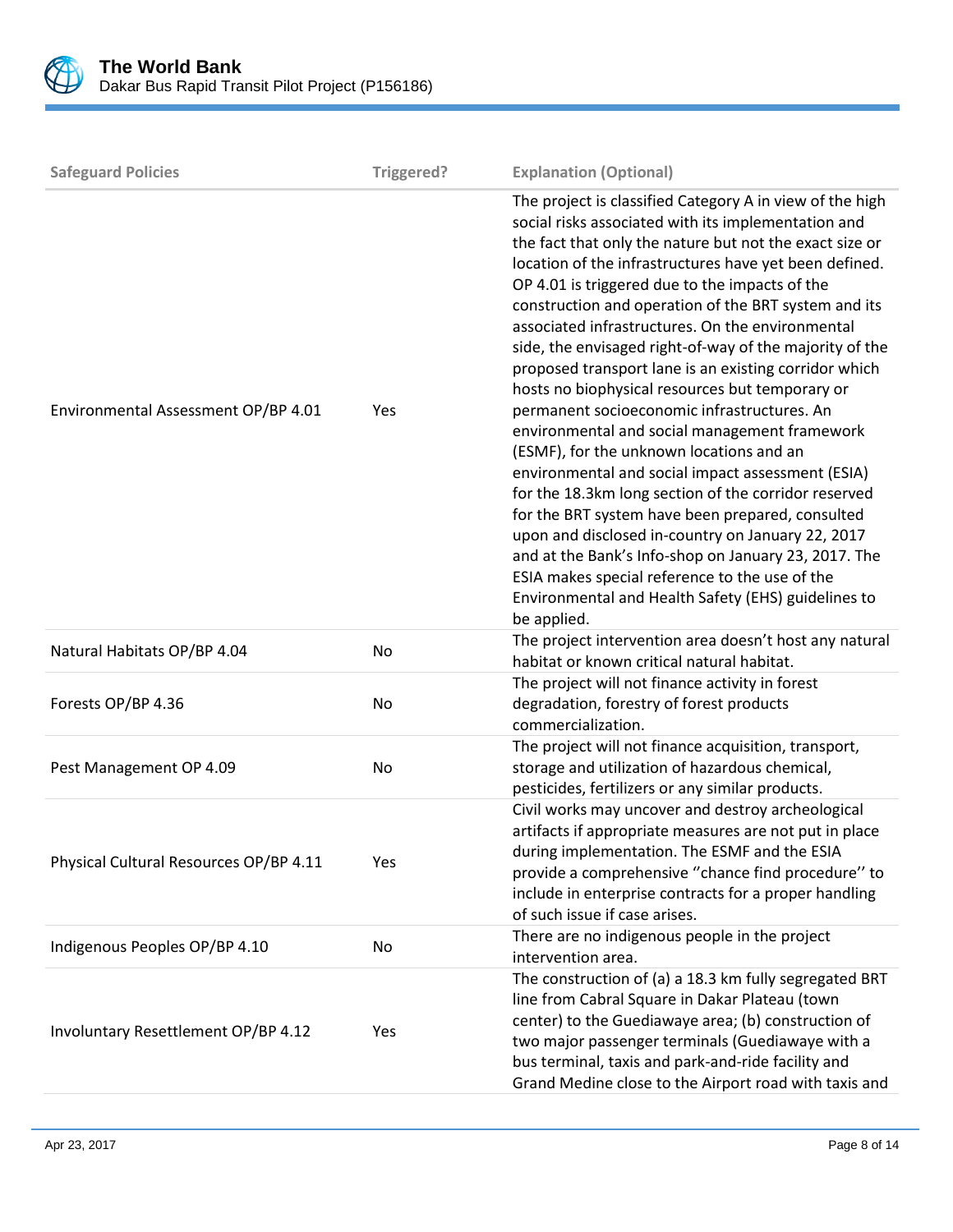

|                                                   |     | park-and-ride facility; and (c) construction of 31 BRT<br>system stations will inevitably induce the<br>displacement of socio-economic activities and<br>resettlement of affected households, specially in<br>three densely populated areas: Peterson Parking;<br>Grand Yoff; and Grand Medine (see corridor map).<br>Therefore, the Borrower will prepare a Resettlement<br>Action Plan (RAP) that will be disclosed prior to<br>appraisal as a free-standing document along with the<br>ESIA. |
|---------------------------------------------------|-----|-------------------------------------------------------------------------------------------------------------------------------------------------------------------------------------------------------------------------------------------------------------------------------------------------------------------------------------------------------------------------------------------------------------------------------------------------------------------------------------------------|
| Safety of Dams OP/BP 4.37                         | No. | The project will not finance dam construction or<br>activity associated with existing dam.                                                                                                                                                                                                                                                                                                                                                                                                      |
| Projects on International Waterways OP/BP<br>7.50 | No  | The project will not finance activity located on<br>international waterways or that will directly affect<br>such waterways.                                                                                                                                                                                                                                                                                                                                                                     |
| Projects in Disputed Areas OP/BP 7.60             | No. | The project area is not located in a disputed zone.                                                                                                                                                                                                                                                                                                                                                                                                                                             |

# **KEY SAFEGUARD POLICY ISSUES AND THEIR MANAGEMENT**

# **A. Summary of Key Safeguard Issues**

1. Describe any safeguard issues and impacts associated with the proposed project. Identify and describe any potential large scale, significant and/or irreversible impacts:

The major negative environmental and social impacts and risks are mainly related to the resettlement of affected households, loss of assets and income sources or means of livelihood, additional pollution (even minimal) because of the arrival of the new fleet of the BRT project, and risks of increased prevalence of HIV/AIDS and other SCDs due to foreign workers on construction sites. Other impacts include the destruction of trees because of the enlargement of the rightof-way and in some areas, including sandpits and quaries; the nuisances caused by waste generated on the site; the relative pressure on part of filaos stripe in the northern part of Guédiawaye; etc. These negative impacts of the project will be managed through the mitigation measures proposed by the Environmental and Social Management Plan (ESMP). In addition, the policy on Performance Standards for Private Sector Activities, OP 4.03,

will be triggered in view of the planned use of a private operator. This operator is expected to finance and operate bus fleet and some ITS equipment. Local operators may be involved in the shareholder structure of the future operator together with an international renowned BRT operator.

IFC will lead the selection process of the private operator, including an assessment of its environmental and social capacities for safeguards policies. The World Bank will continue to monitor the operator's compliance with the E&S system he developed, as part of its overall monitoring of compliance with the project's safeguards instruments.

2. Describe any potential indirect and/or long term impacts due to anticipated future activities in the project area: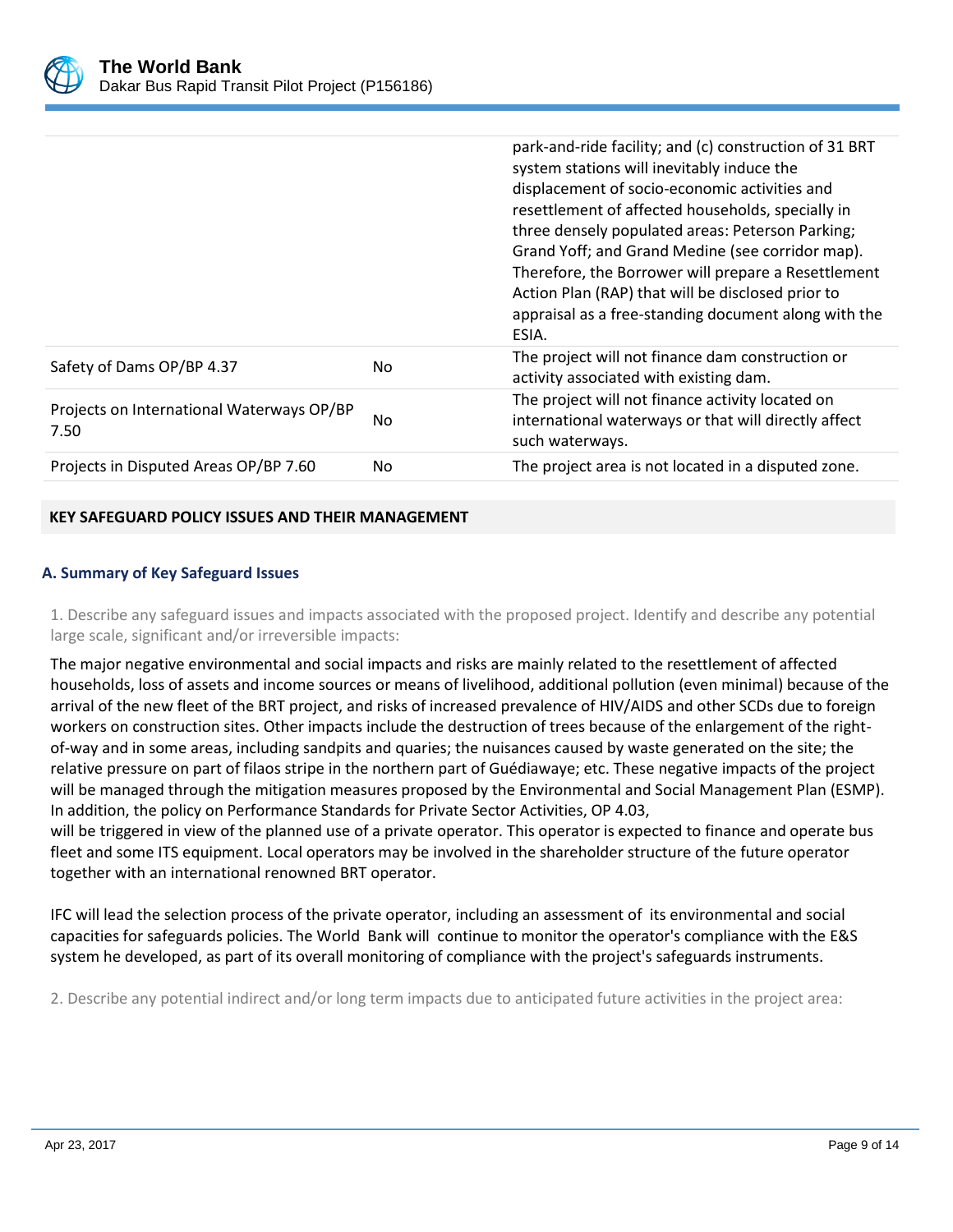

Air quality in the Dakar area is becoming problematic. The development of the BRT system will have a positive impact on air quality by reducing air pollution along the corridor through the modal shift brought by the BRT system that will result in a reduction in the emission of pollutants in the Dakar metropolitan area and a fuel consumption and emissions of pollutants by passenger/km much lower than with other modes of transport.

#### 3. Describe any project alternatives (if relevant) considered to help avoid or minimize adverse impacts.

As part of the ESIA, a comparative analysis of three alternative roads was conducted. Several criteria for comparison have been used: quality of service, multimodal and urban consistency, environmental and social friendliness, conditions for insertion, and costs. The proposed corridor is the most viable option from an environmental, social, technical and economic point of view. It has lesser environmental sensitivity and social impacts.

4. Describe measures taken by the borrower to address safeguard policy issues. Provide an assessment of borrower capacity to plan and implement the measures described.

CETUD prepared an ESIA and a RAP for the known for the 18.3km long section of the corridor reserved for the BRT system to address impacts specifics to this corridor. For the unknown locations, an ESMF and a RPF have been prepared to guarantee sustainability through mitigation measures. All activities for which the location will be known during project implementation will be subject to environmental and social screening to minimize the potential negative impacts of these activities. Where applicable, an ESIA, including an ESMP and/or a RAP will be prepared and approved by the Bank before starting the activities. All contractor bidding documents will include specific environmental and social clauses to be strictly implemented. Supervising engineer (Bureau de contrôle) contracts will include provisions for overseeing the implementation by the contractors of the environmental and social clauses. CETUD will hire a 2-person team of Environmental and Social Safeguards Specialists to adequately handle the implementation of social and environmental prescriptions of the safeguard instruments, and will produce on a quarterly basis reports on the compliance with the safeguard documents. An amount of US\$500,000 has also been allocated to build sufficient capacity within CETUD by hiring the safeguards specialists. Two NGOs have already been recruited to assist in the implementation of the RAP.

The GoS is familiar with World Bank safeguard policies as it has implemented a large resettlement plan under the Dakar Diamniadio Toll Highway Project (P087304). The implementing agency (CETUD) has some experience in implementing the Bank's safeguards policies with the ongoing transport and urban mobility project (P101415). The proposed project will build on these initial gains and the safeguards instruments (ESIA, ESMF and RPF) include provisions to further strengthen safeguards capacity of the various stakeholders.

5. Identify the key stakeholders and describe the mechanisms for consultation and disclosure on safeguard policies, with an emphasis on potentially affected people.

The key stakeholders identified are the affected people, the municipalities in the area of the BRT corridor, the State Owned Bus Company DDD (Dakar Demm Dikk), AFTU (an association of independent operators organized within 14 groups of economic interest), the informal public transport mode "Cars rapides" and "Ndiaga Ndiaye" operated by independent free-lance operators, and NGOs. Extensive consultations with stakeholders were held as part of each of the safeguards documents (ESIA, RAPs, ESMF, and RPF). The key concerns raised by the local stakeholders are related to: - risks of destruction of houses, small business places, various workshops located at the edge of the right-of-way of the BRT corridor;

- risks of destruction of alignment and ornamental plantations on the right-of-way of the corridor and in part of the strip of filaos;

- risks of temporary or permanent loss of activities and / or sources of income, especially for young people and women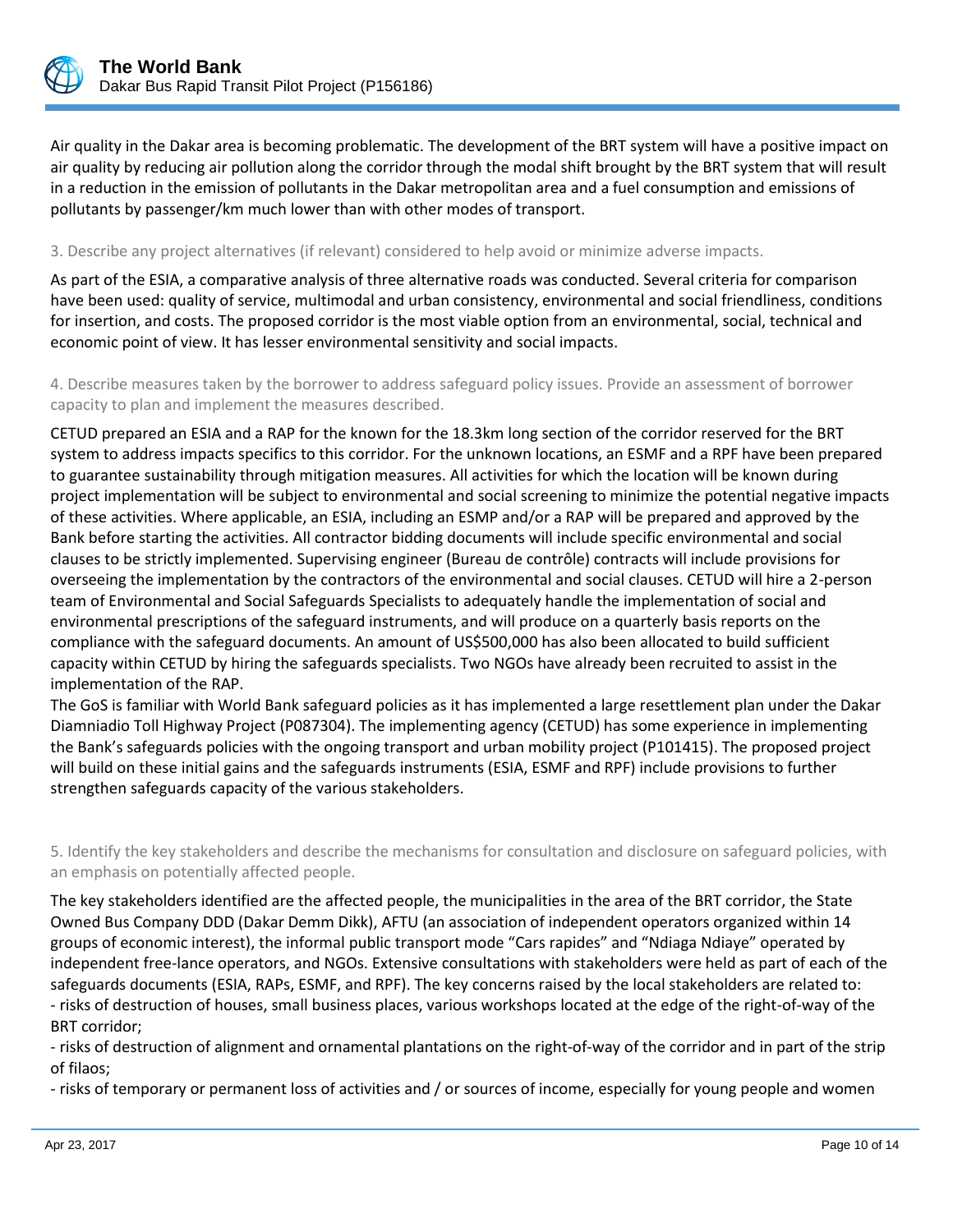

in the crossed communes;

- risks of air pollution and nuisance by noise at the time of construction;
- risks of accidents in the operational phase of the BRT;
- loss of income sources or means of livelihood
- worries about lack of communication on the project;
- fears of not compensating the building and the land in accordance with market prices;
- fears of lower tax revenues for municipalities crossed.

The key concerns of the stakeholders have been incorporated in the design of the project. The RAP and the ESMP including in the ESIA provide mitigation measures on compensation, safety during construction and operation phases of the BRT, air pollution control, landscaping. Other mitigation measures to address potential loss of livelihood for the informal sector public transport providers are included in the technical design of the project. In addition, CETUD will hire a communication specialist social mobilization and awareness campaigns.

As part of the ESIA, the PAR, the ESMF and the RPF, in addition to the series of intensive local stakeholder meetings (open and/or focus groups discussions), a national stakeholders' workshop lead by the Technical Interministerial Committee was organized by the Directorate of Environment and Classified establishment (Direction de l'Environnement et des Etablissements classes - DEEC) on November 4, 2016 to share the results of the safeguards instruments, mainstream ownership and seek inputs from the stakeholders. The ESMF describes a comprehensive consultation and participation.

# **B. Disclosure Requirements (N.B. The sections below appear only if corresponding safeguard policy is triggered)**

**Environmental Assessment/Audit/Management Plan/Other**

| Date of receipt by the Bank        | Date of submission to InfoShop | For category A projects, date of<br>distributing the Executive Summary of<br>the EA to the Executive Directors |
|------------------------------------|--------------------------------|----------------------------------------------------------------------------------------------------------------|
| 26-Dec-2016                        | 23-Jan-2017                    | 23-Jan-2017                                                                                                    |
| "In country" Disclosure<br>Senegal |                                |                                                                                                                |

20-Jan-2017

Comments

# **Resettlement Action Plan/Framework/Policy Process**

| Date of receipt by the Bank | Date of submission to InfoShop |
|-----------------------------|--------------------------------|
| 26-Dec-2016                 | 23-Jan-2017                    |

# **"In country" Disclosure**

# **C. Compliance Monitoring Indicators at the Corporate Level (to be filled in when the ISDS is finalized by the**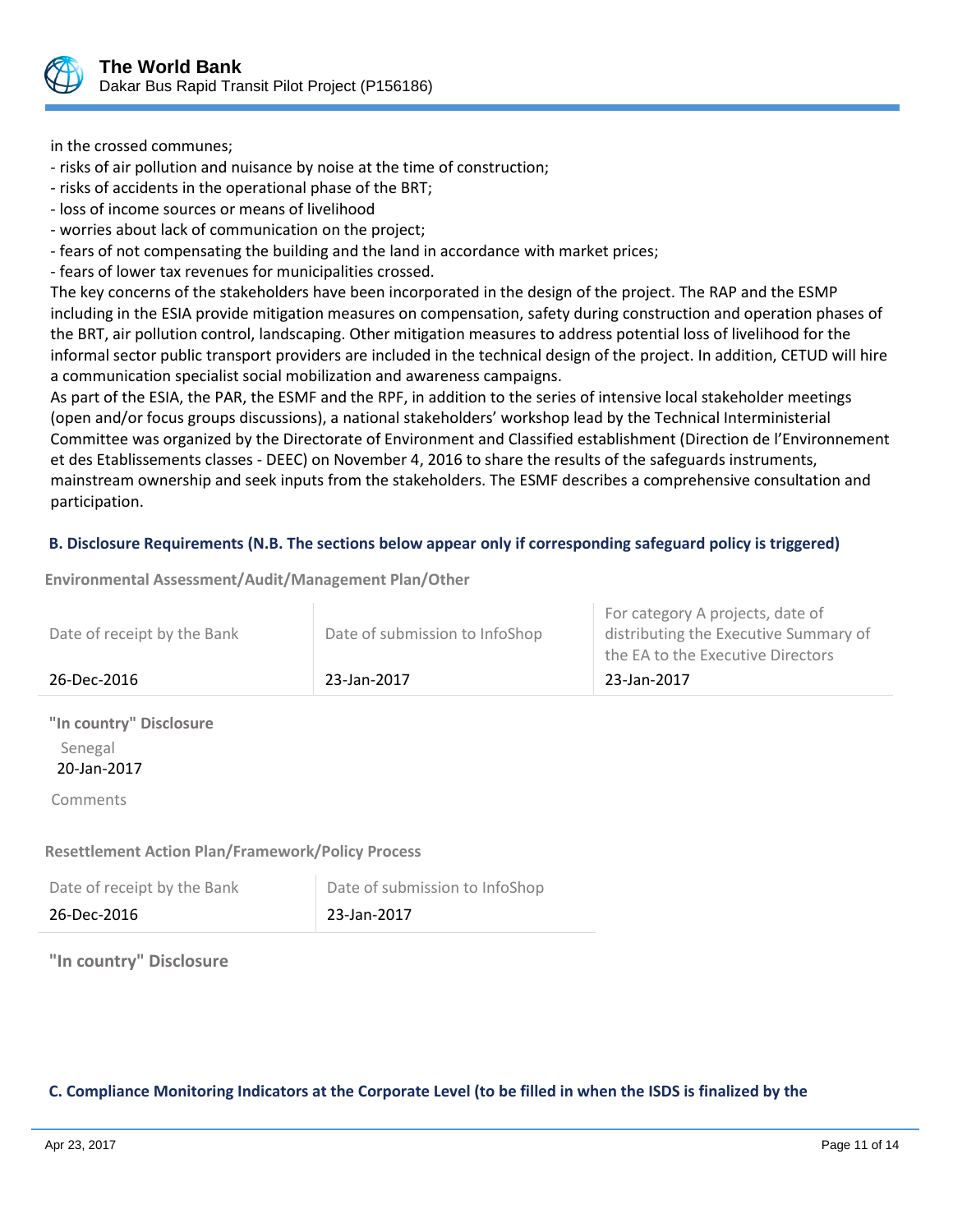

# **project decision meeting) (N.B. The sections below appear only if corresponding safeguard policy is triggered)**

**OP/BP/GP 4.01 - Environment Assessment**

Does the project require a stand-alone EA (including EMP) report?

#### Yes

If yes, then did the Regional Environment Unit or Practice Manager (PM) review and approve the EA report? Yes

Are the cost and the accountabilities for the EMP incorporated in the credit/loan?

#### Yes

# **OP/BP 4.11 - Physical Cultural Resources**

Does the EA include adequate measures related to cultural property?

# Yes

Does the credit/loan incorporate mechanisms to mitigate the potential adverse impacts on cultural property? NA

# **OP/BP 4.12 - Involuntary Resettlement**

Has a resettlement plan/abbreviated plan/policy framework/process framework (as appropriate) been prepared?

# Yes

If yes, then did the Regional unit responsible for safeguards or Practice Manager review the plan?

# Yes

# **The World Bank Policy on Disclosure of Information**

Have relevant safeguard policies documents been sent to the World Bank's Infoshop?

# Yes

Have relevant documents been disclosed in-country in a public place in a form and language that are understandable and accessible to project-affected groups and local NGOs?

# Yes

# **All Safeguard Policies**

Have satisfactory calendar, budget and clear institutional responsibilities been prepared for the implementation of measures related to safeguard policies?

# Yes

Have costs related to safeguard policy measures been included in the project cost?

# Yes

Does the Monitoring and Evaluation system of the project include the monitoring of safeguard impacts and measures related to safeguard policies?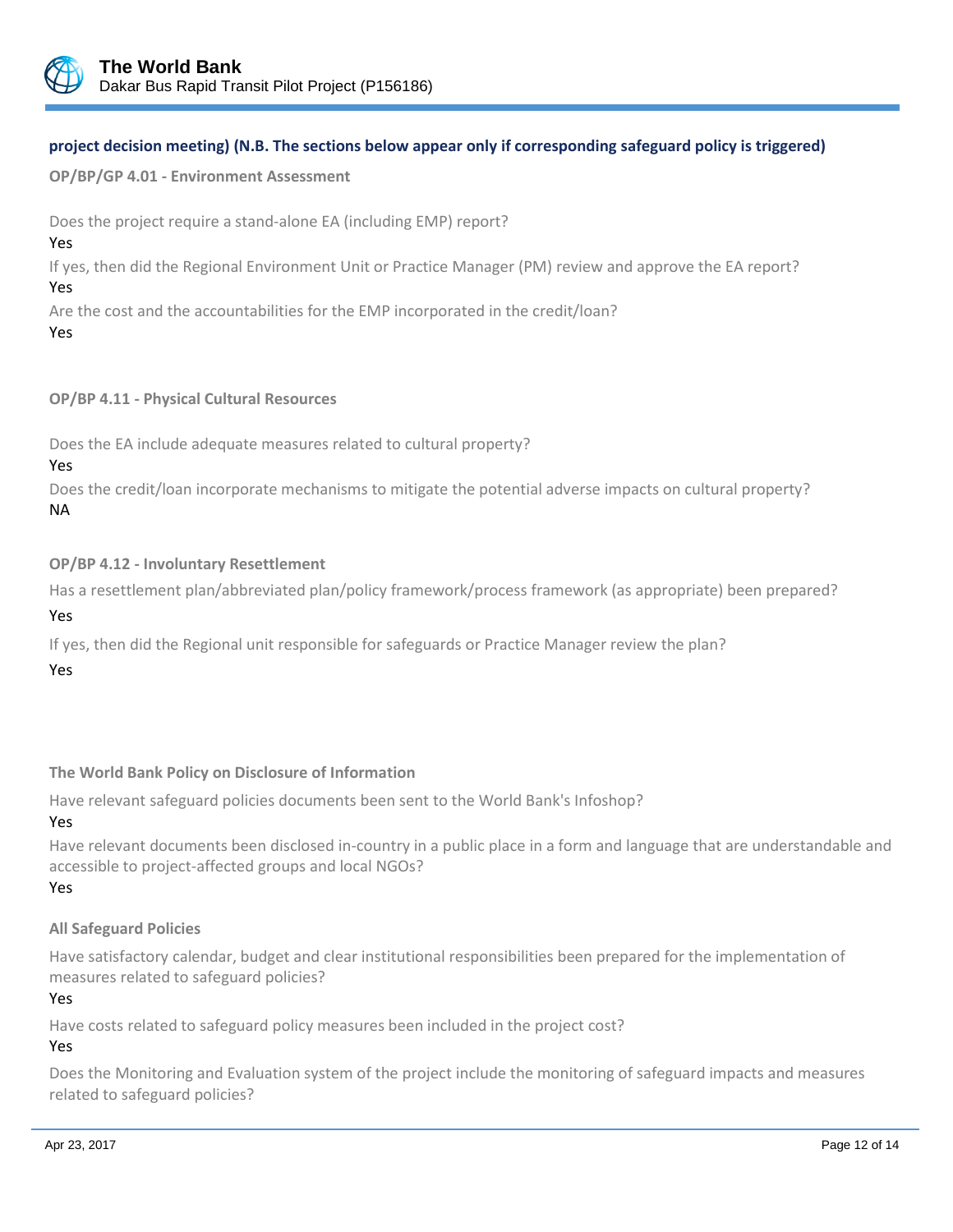

# No

Have satisfactory implementation arrangements been agreed with the borrower and the same been adequately reflected in the project legal documents?

Yes

# **CONTACT POINT**

#### **World Bank**

Tojoarofenitra Ramanankirahina Senior Transport Engineer

Franck Taillandier Sr Urban Transport Spec.

#### **Borrower/Client/Recipient**

Ministry of Economy, Finance and Plan Amadou Ba Minister of Economy, Finance and Plan

#### **Implementing Agencies**

**CETUD** Thierno Birahim Aw Directeur General thierno.aw@gmail.com

# **FOR MORE INFORMATION CONTACT**

The InfoShop The World Bank 1818 H Street, NW Washington, D.C. 20433 Telephone: (202) 458-4500 Fax: (202) 522-1500 Web[: http://www.worldbank.org/infoshop](http://www.worldbank.org/infoshop)

# **APPROVAL**